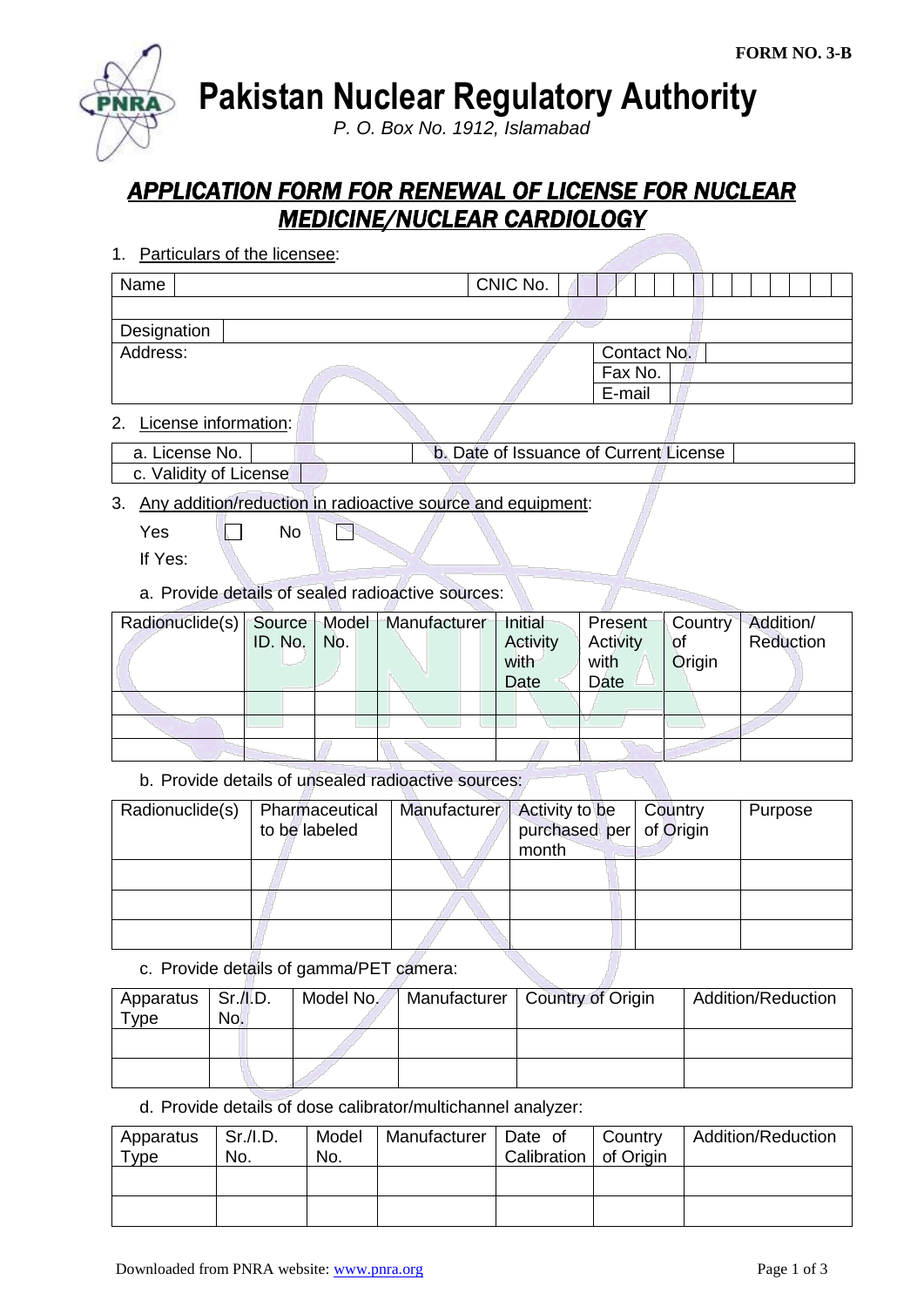## **FORM NO. 3-B**

4. Any change in particulars of Nuclear Physician(s)/Medical Physicist(s)/Radiation Protection Officer(s)/Radiation Technologist(s) etc.:

 $Yes \qquad \Box \qquad No$  $\Box$ 

If Yes:

Provide details below:

| Name | Designation   CNIC No. | Age | Qualification   Experience/ |          | Left   |
|------|------------------------|-----|-----------------------------|----------|--------|
|      |                        |     |                             | Training | Joined |
|      |                        |     |                             |          |        |
|      |                        |     |                             |          |        |
|      |                        |     |                             |          |        |
|      |                        |     |                             |          |        |

## 5. Status of previous inspection recommendations:

………………………………………………………………………………………………………. .….........................................................................................................................................

6. Details of radiation incident/accident occurred during previous licensing period (if any):

………………………………………………………………………………………………………. .….........................................................................................................................................

7. License Fee Information:

a) License renewal fee may be submitted via **Askari Bank** (All branches). The Askari bank challan may be obtained from respective Regional Directorate or may be downloaded from:<https://www.pnra.org/bankChalan.asp>

OR

b) License renewal fee may be submitted via Pay Order/Bank Draft in favor of **"Director Finance PNRA, Islamabad".** In this case, please provide the following details:

Pay Order/Bank Draft No.: ………………………………………………………… Amount: ……………………………………………………………………………… Date: ………………………………………………………………………………….

Name of the Bank: …………………………………………………………………..

I, hereby, affirm that all the particulars given above are correct to the best of my knowledge and belief and I undertake to abide by the provisions of PNRA Ordinance - 2001, Regulations for the Licensing of Radiation Facility (ies) other than Nuclear Installation(s) - PAK/908, all other applicable PNRA Regulations, imposed license conditions and directives issued by the Authority from time to time including any guidelines or amendments/revisions issued thereto.

Signature of the Licensee:

Dated: \_\_\_\_\_\_\_\_\_\_\_\_\_\_\_

Seal of Office: **Example 20** 

 $\frac{1}{2}$  , and the set of the set of the set of the set of the set of the set of the set of the set of the set of  $\frac{1}{2}$  , and the set of the set of the set of the set of the set of the set of the set of the set of the set of the set of the set of the set of the set of the set of the set of the set of the set of the set of the set